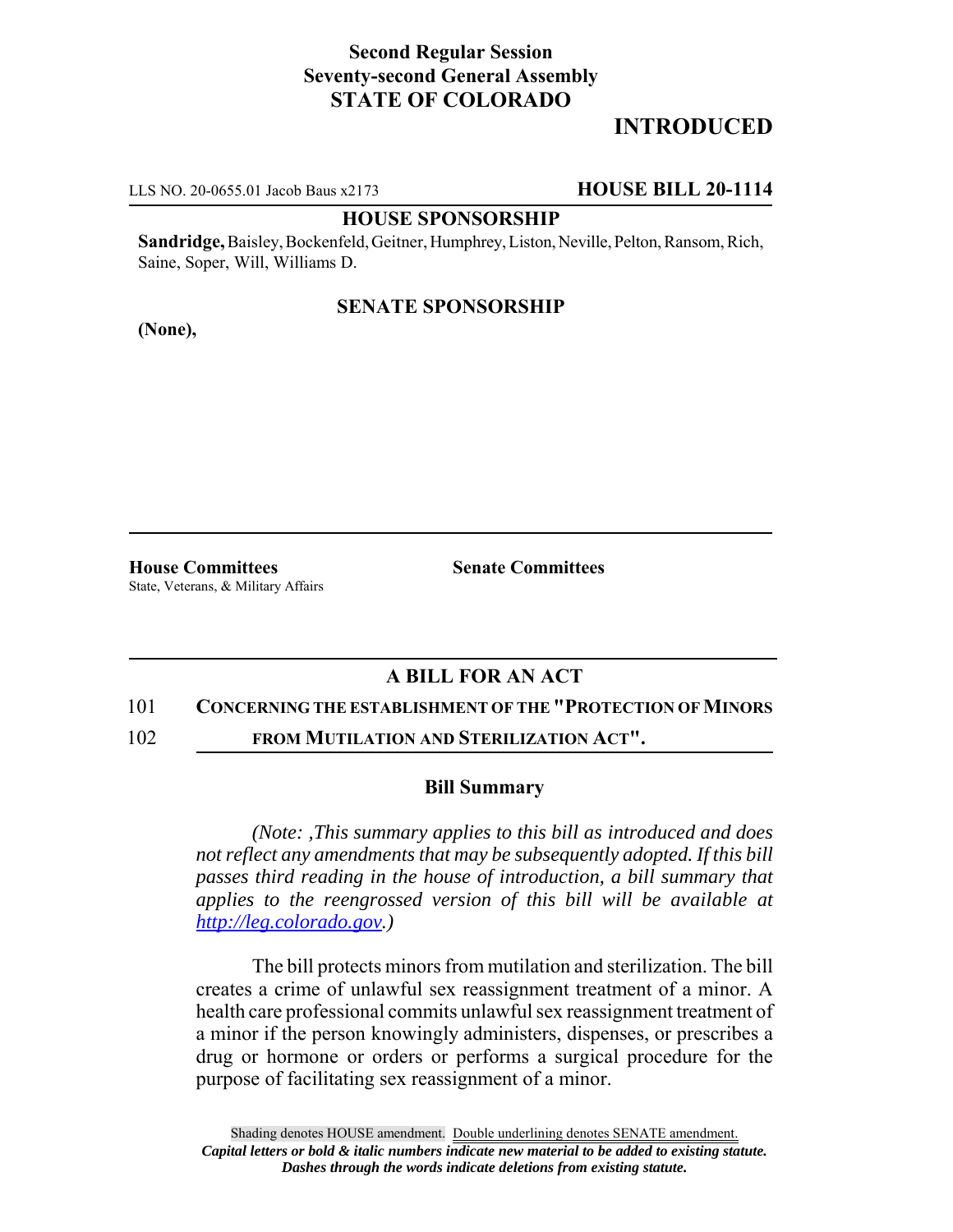Unlawful sex reassignment treatment of a minor is a class 3 felony. A health care professional who is convicted of unlawful sex reassignment treatment of a minor is subject to professional disciplinary action.

 *Be it enacted by the General Assembly of the State of Colorado:* **SECTION 1.** In Colorado Revised Statutes, **add** 18-6-406 as follows: **18-6-406. Unlawful sex reassignment treatment of a minor - short title - definitions.** (1) THE SHORT TITLE OF THIS SECTION IS THE "PROTECTION OF MINORS FROM MUTILATION AND STERILIZATION ACT". (2) A HEALTH CARE PROFESSIONAL COMMITS UNLAWFUL SEX REASSIGNMENT TREATMENT OF A MINOR IF THE PERSON KNOWINGLY ADMINISTERS, DISPENSES, OR PRESCRIBES A DRUG OR HORMONE OR ORDERS OR PERFORMS A SEX REASSIGNMENT SURGICAL PROCEDURE FOR THE PURPOSE OF FACILITATING SEX REASSIGNMENT OF A MINOR. (3) UNLAWFUL SEX REASSIGNMENT TREATMENT OF A MINOR IS A CLASS 3 FELONY. (4) THIS SECTION DOES NOT APPLY TO A HEALTH CARE PROFESSIONAL WHO ADMINISTERS, DISPENSES, OR PRESCRIBES A DRUG OR HORMONE OR ORDERS OR PERFORMS A SURGICAL PROCEDURE FOR THE PURPOSE OF TREATING A MINOR WHO HAS A PHYSICAL DISORDER OF SEX DEVELOPMENT. (5) AS USED IN THIS SECTION, UNLESS THE CONTEXT OTHERWISE REQUIRES: (a) "HEALTH CARE PROFESSIONAL" MEANS: **(I) A DENTIST LICENSED PURSUANT TO ARTICLE 220 OF TITLE 12;** (II) A PHYSICIAN OR PHYSICIAN ASSISTANT LICENSED PURSUANT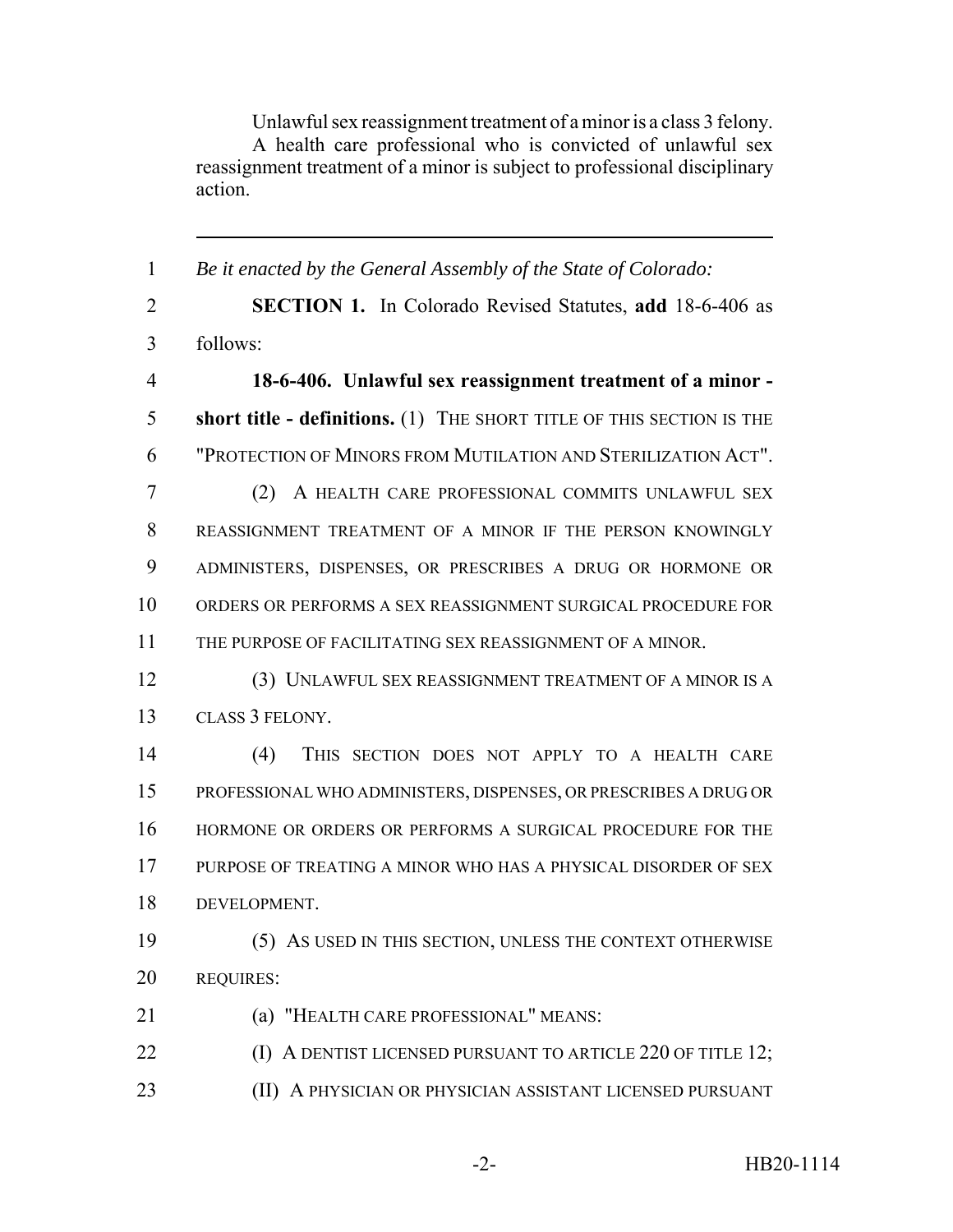1 TO ARTICLE 240 OF TITLE 12;

 (III) AN ADVANCED PRACTICE NURSE WITH PRESCRIPTIVE 3 AUTHORITY PURSUANT TO SECTION 12-255-112;

 (IV) AN OPTOMETRIST LICENSED PURSUANT TO ARTICLE 275 OF 5 TITLE 12; OR

 (V) A PODIATRIST LICENSED PURSUANT TO ARTICLE 290 OF TITLE 12.

 (b) "MINOR" MEANS A PERSON WHO IS UNDER EIGHTEEN YEARS OF AGE.

 (c) "SEX REASSIGNMENT SURGICAL PROCEDURE" MEANS A SURGICAL PROCEDURE PERFORMED ON A MINOR WITH THE INTENT TO ALTER OR REMOVE EXISTING HEALTHY SEXUAL ORGANS OR MODIFY THE PHYSICAL APPEARANCE OR FUNCTION OF THE CHARACTERISTICS OF THE INDIVIDUAL IN ORDER TO RESEMBLE THE OPPOSITE SEX. "SEX REASSIGNMENT SURGICAL PROCEDURE" INCLUDES, BUT IS NOT LIMITED TO, MASTECTOMY, HYSTERECTOMY, OOPHORECTOMY, METOIDIOPLASTY, PHALLOPLASTY, VASECTOMY, ORCHIECTOMY, PENECTOMY, AND VAGINOPLASTY.

 **SECTION 2.** In Colorado Revised Statutes, 12-220-130, **add** (1)(b.5) as follows:

 **12-220-130. Grounds for disciplinary action - definition.** (1) The board may take disciplinary action against an applicant or licensee in accordance with sections 12-20-404 and 12-220-131 for any of the following causes:

 (b.5) CONVICTION OF UNLAWFUL SEX REASSIGNMENT TREATMENT OF A MINOR AS DESCRIBED IN SECTION 18-6-406. FOR PURPOSES OF THIS 27 SUBSECTION (1)(b.5), "CONVICTION" INCLUDES THE ENTRY OF A PLEA OF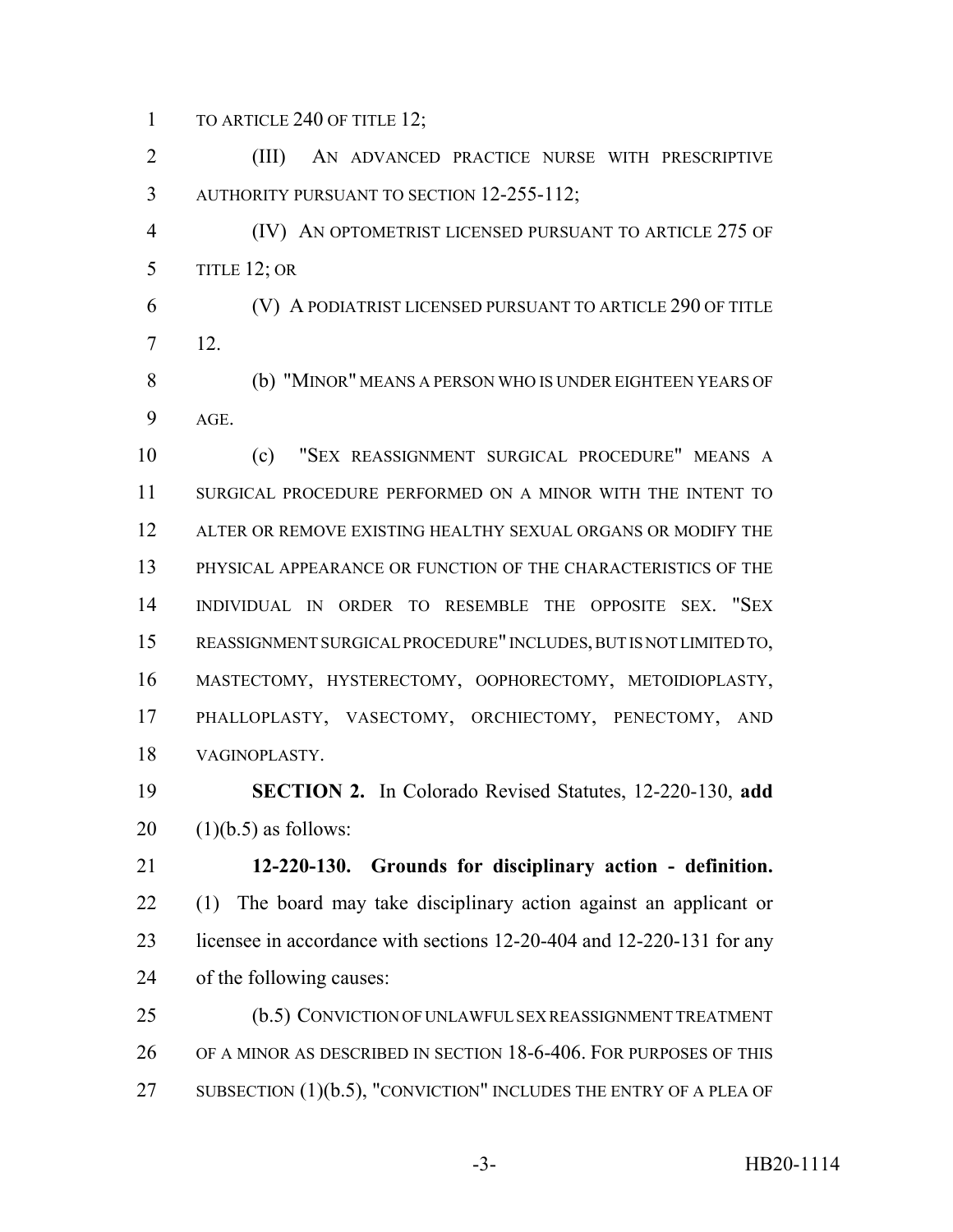GUILTY OR NOLO CONTENDERE OR THE IMPOSITION OF A DEFERRED SENTENCE.

 **SECTION 3.** In Colorado Revised Statutes, 12-240-121, **add** 4  $(1)(b.5)$  as follows:

 **12-240-121. Unprofessional conduct - definitions.** (1) "Unprofessional conduct" as used in this article 240 means:

 (b.5) A CONVICTION OF UNLAWFUL SEX REASSIGNMENT TREATMENT OF A MINOR AS DESCRIBED IN SECTION 18-6-406. FOR 9 PURPOSES OF THIS SUBSECTION (1)(b.5), "CONVICTION" INCLUDES THE ENTRY OF A PLEA OF GUILTY OR NOLO CONTENDERE OR THE IMPOSITION OF A DEFERRED SENTENCE.

 **SECTION 4.** In Colorado Revised Statutes, 12-255-120, **add** 13  $(1)(b.5)$  as follows:

 **12-255-120. Grounds for discipline.** (1) "Grounds for discipline", as used in this article 255, means any action by any person who:

 (b.5) HAS BEEN CONVICTED OF UNLAWFUL SEX REASSIGNMENT TREATMENT OF A MINOR AS DESCRIBED IN SECTION 18-6-406. FOR PURPOSES OF THIS SUBSECTION (1)(b.5), "CONVICTION" INCLUDES THE ENTRY OF A PLEA OF GUILTY OR NOLO CONTENDERE OR THE IMPOSITION OF A DEFERRED SENTENCE. A CERTIFIED COPY OF THE JUDGMENT OF A COURT OF COMPETENT JURISDICTION OF THE CONVICTION OR PLEA IS PRIMA FACIA EVIDENCE OF THE CONVICTION.

 **SECTION 5.** In Colorado Revised Statutes, 12-275-120, **add** 25  $(1)(r.5)$  as follows:

 **12-275-120. Unprofessional conduct - definitions.** (1) The term "unprofessional conduct", as used in this article 275, means: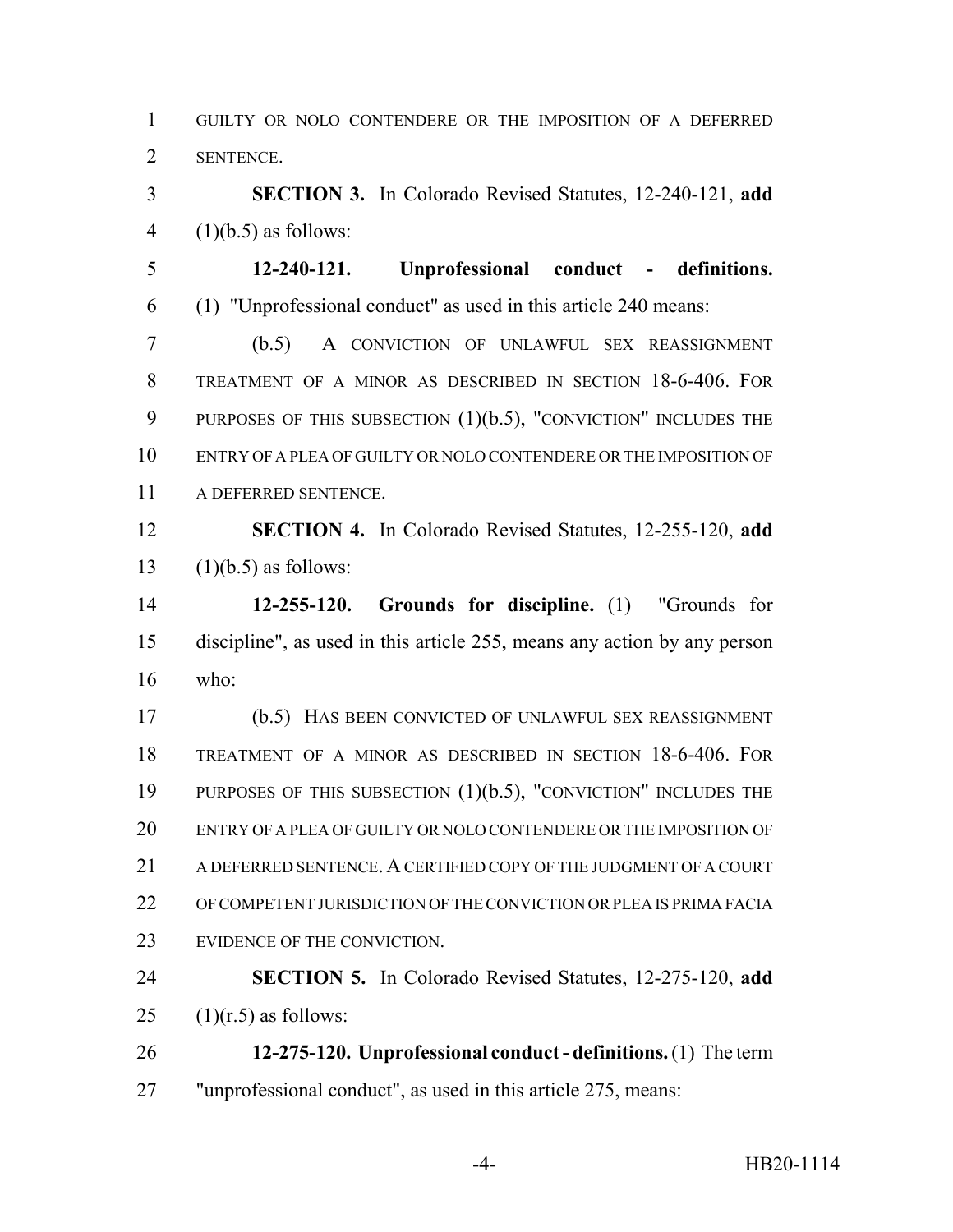(r.5) A CONVICTION OF UNLAWFUL SEX REASSIGNMENT TREATMENT OF A MINOR AS DESCRIBED IN SECTION 18-6-406. FOR PURPOSES OF THIS SUBSECTION (1)(r.5), "CONVICTION" INCLUDES THE ENTRY OF A PLEA OF GUILTY OR NOLO CONTENDERE OR THE IMPOSITION OF A DEFERRED SENTENCE.

 **SECTION 6.** In Colorado Revised Statutes, 12-290-108, **add** (3)(b.5) as follows:

 **12-290-108. Issuance, revocation, or suspension of license - probation - unprofessional conduct - definitions - immunity in professional review.** (3) "Unprofessional conduct" as used in this article 290 means:

 (b.5) CONVICTION OF UNLAWFUL SEX REASSIGNMENT TREATMENT OF A MINOR AS DESCRIBED IN SECTION 18-6-406. FOR PURPOSES OF THIS 14 SUBSECTION (3)(b.5), "CONVICTION" INCLUDES THE ENTRY OF A PLEA OF GUILTY OR NOLO CONTENDERE OR THE IMPOSITION OF A DEFERRED SENTENCE.

 **SECTION 7. Potential appropriation.** Pursuant to section 2-2-703, C.R.S., any bill that results in a net increase in periods of imprisonment in state correctional facilities must include an appropriation of money that is sufficient to cover any increased capital construction, any operational costs, and increased parole costs that are the result of the bill for the department of corrections in each of the first five years following the effective date of the bill. Because this act may increase periods of imprisonment, this act may require a five-year appropriation.

 **SECTION 8. Applicability.** This act applies to offenses committed on or after the effective date of this act.

**SECTION 9. Safety clause.** The general assembly hereby finds,